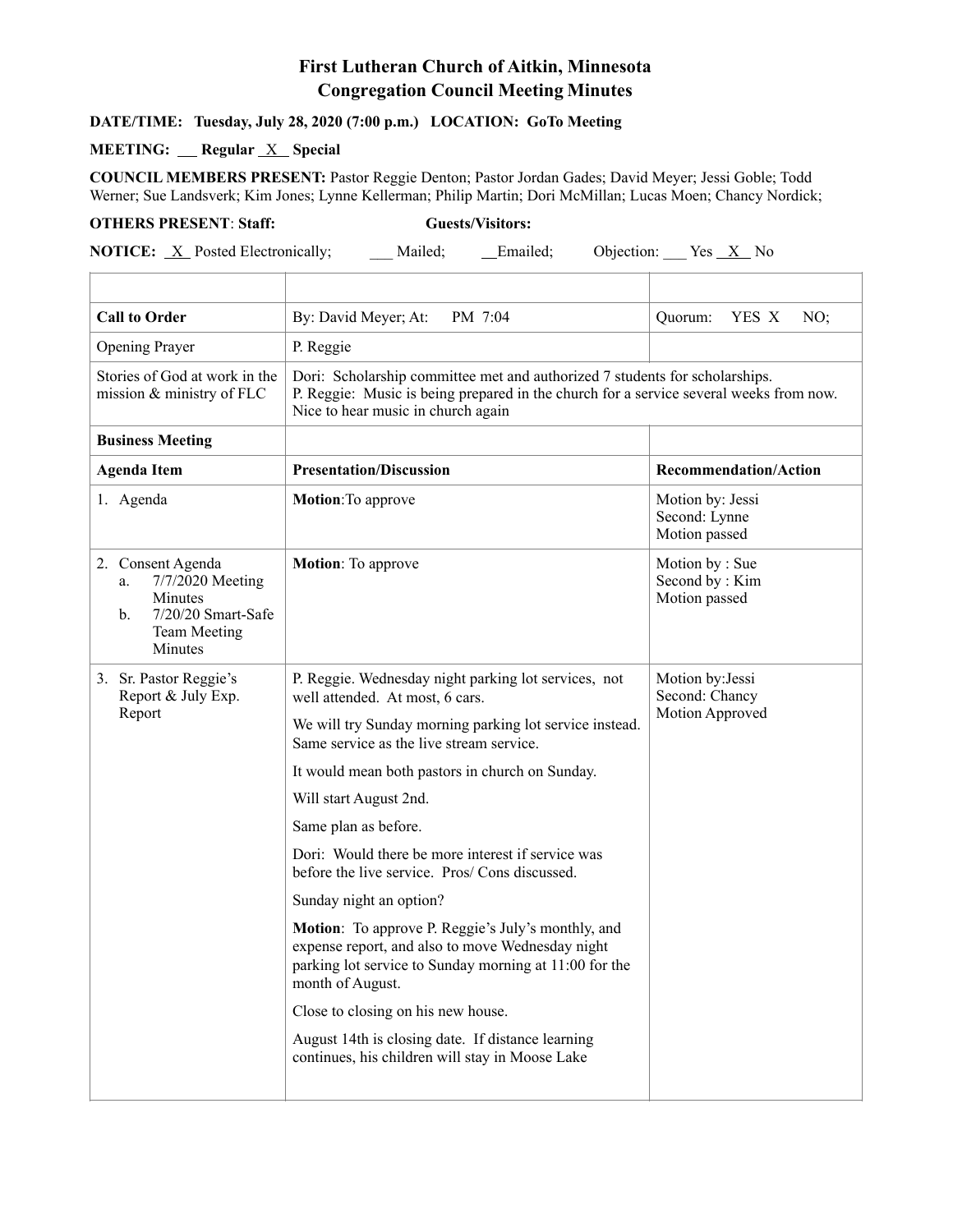|  | 4. Assoc. Pastor Jordan's<br>Report                             | Doing summer stretch digitally. Hard getting youth<br>involved online.                                                                                                                                                                      |                                                             |
|--|-----------------------------------------------------------------|---------------------------------------------------------------------------------------------------------------------------------------------------------------------------------------------------------------------------------------------|-------------------------------------------------------------|
|  |                                                                 | National youth gathering for 2021 has been moved to<br>2022.                                                                                                                                                                                |                                                             |
|  |                                                                 | Trying to regroup area pastor and constructing a unified<br>message for reopening.                                                                                                                                                          |                                                             |
|  |                                                                 | Youth sermons getting better.                                                                                                                                                                                                               |                                                             |
|  |                                                                 | D.Meyer; Any schedules for other ELCA to reopen?                                                                                                                                                                                            |                                                             |
|  |                                                                 | P. Reggie; Other Aitkin area churches are all having live<br>worship, no ELCA are open.                                                                                                                                                     |                                                             |
|  |                                                                 | Lynne: Survey for opening. "Would people come to<br>live service?" Lynne had quite a few "no's", other<br>people had more yes's.                                                                                                            |                                                             |
|  |                                                                 | Most people were very understanding.                                                                                                                                                                                                        |                                                             |
|  |                                                                 | Jessi; There may be a roll-back of some business<br>openings because numbers are rising.                                                                                                                                                    |                                                             |
|  |                                                                 | Aitkin county numbers are rising. We need to watch<br>the numbers.                                                                                                                                                                          |                                                             |
|  |                                                                 | Sue; It would not be good if we reopened and then had<br>to re-close.                                                                                                                                                                       |                                                             |
|  |                                                                 | P. Jordan; If anyone has any ideas how to make the<br>remote services more interactive, let him know.                                                                                                                                       |                                                             |
|  |                                                                 | Leadership of the ELCA is discouraging remote<br>communion.                                                                                                                                                                                 |                                                             |
|  |                                                                 | Jessi; Is there a way to perform "drive-by" communion?                                                                                                                                                                                      |                                                             |
|  |                                                                 | P.Reggie; Not comfortable "disconnecting" communion<br>from worship.                                                                                                                                                                        |                                                             |
|  | 5. Design Standards from<br><b>Communications Task</b><br>Force | Dori; Standards at this time address fonts, logos with<br>the goal of being consistent in communications.                                                                                                                                   | Tabled                                                      |
|  |                                                                 | Exempt are "worship" slides, but the "power point"<br>slides would be subject to our standards                                                                                                                                              |                                                             |
|  |                                                                 | D.Meyer: Should we adopt the standards or table it, so<br>people can look it over.                                                                                                                                                          |                                                             |
|  | 6. Request for continuing<br>education                          | Stepping Up to Supervision - Faith+Lead. This request<br>is for Pastor Reggie and Jill Blanchette to participate.<br>Cost each: \$240, plus the cost of the book, "When<br>Moses Meets Aaron: Staffing and Supervision in<br>Congregations" | Motion by: Jessi<br>Second by: Dori<br><b>Motion Passed</b> |
|  |                                                                 | D. Meyer; With cost of books total cost would be under<br>\$300.00 per participant.                                                                                                                                                         |                                                             |
|  |                                                                 | <b>Motion</b> : To approve the request for Pastor Reggie, and<br>Jill Blanchette to participate in the class for "Moses"<br>Meets Aaron".                                                                                                   |                                                             |
|  |                                                                 | D. Meyer; This will come out of their "Continuing<br><b>Education Budget.</b>                                                                                                                                                               |                                                             |